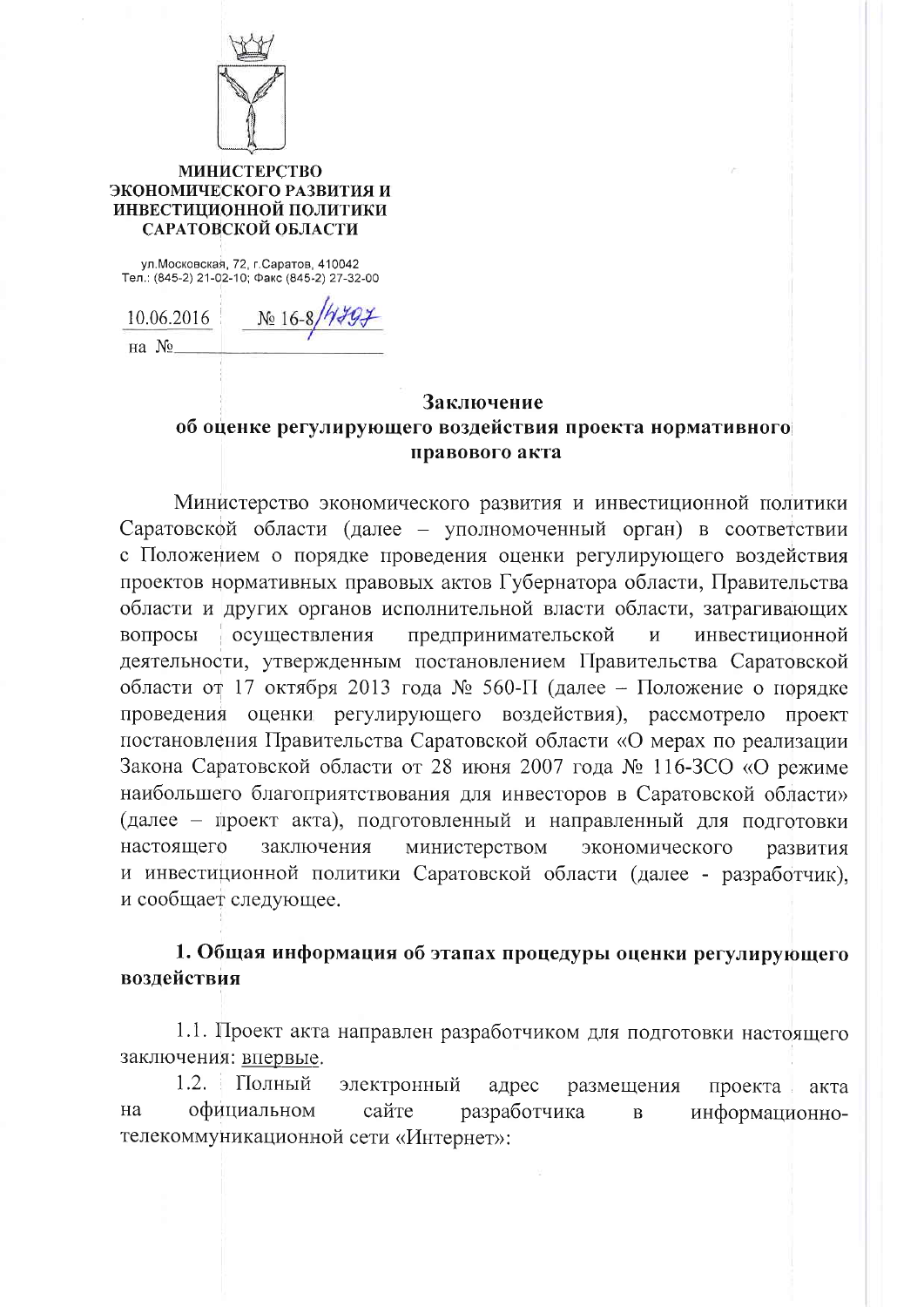уведомление об обсуждении концепции предлагаемого правового регулирования размещено по адресу:

http://saratov.gov.ru/gov/auth/mineconom/ORV/ORV uved/ORV uved 24- $11-15.PDF;$ 

проект нормативного правового акта размещен по адресу:

http://saratov.gov.ru/gov/auth/mineconom/ORV/ORV PNPA/PPPSO 22- $04 - 16$ .pdf:

сводный отчет о результатах проведения оценки регулирующего воздействия проекта нормативного правого акта размещен по адресу:

http://saratov.gov.ru/gov/auth/mineconom/ORV/ORV SvOtch/ORV SvOtc h 22-04-16.PDF.

1.3. Обсуждение концепции предлагаемого правового регулирования проводилось разработчиком с 24 ноября 2015 года по 1 декабря 2015 года.

1.4. Публичное обсуждение проекта нормативного правового акта и сводного отчета о результатах проведения оценки регулирующего воздействия проекта нормативного правового акта проводилось разработчиком с 22 апреля 2016 года по 11 мая 2016 года.

 $1.5.$ Информация проведении  $\overline{O}$ уполномоченным органом дополнительных публичных обсуждений: публичные обсуждения, предусмотренные п. 28 Положения о порядке проведения оценки регулирующего воздействия, не проводились.

 $2.$ Сведения предлагаемом  $\bf{0}$ правовом регулировании и результаты публичного обсуждения, представленные разработчиком

2.1. Описание предлагаемого варианта регулирования:

регламентация порядка заключения инвестиционного договора, установление форм документов, предоставляемых инвестором для инвестиционного заключения договора: заявления  $\mathbf{O}$ заключении инвестиционного договора, краткой характеристики инвестиционного проекта, а также формы инвестиционного договора;

определение случаев и условий, при которых будет рассматриваться возможность (необходимость) досрочного расторжения инвестиционного договора, а также установление обязательств сторон при осуществлении данной процедуры.

2.2. Обоснование выбора предпочтительного варианта предлагаемого правового регулирования:

выбранный вариант является предпочтительным, так как позволит органу исполнительной власти области в сфере инвестиционной деятельности эффективно осуществлять своевременный мониторинг хода инвестиционного проекта реализации  $\mathbf{M}$ соблюдения условий инвестиционного договора, позволит проводить оценку эффективности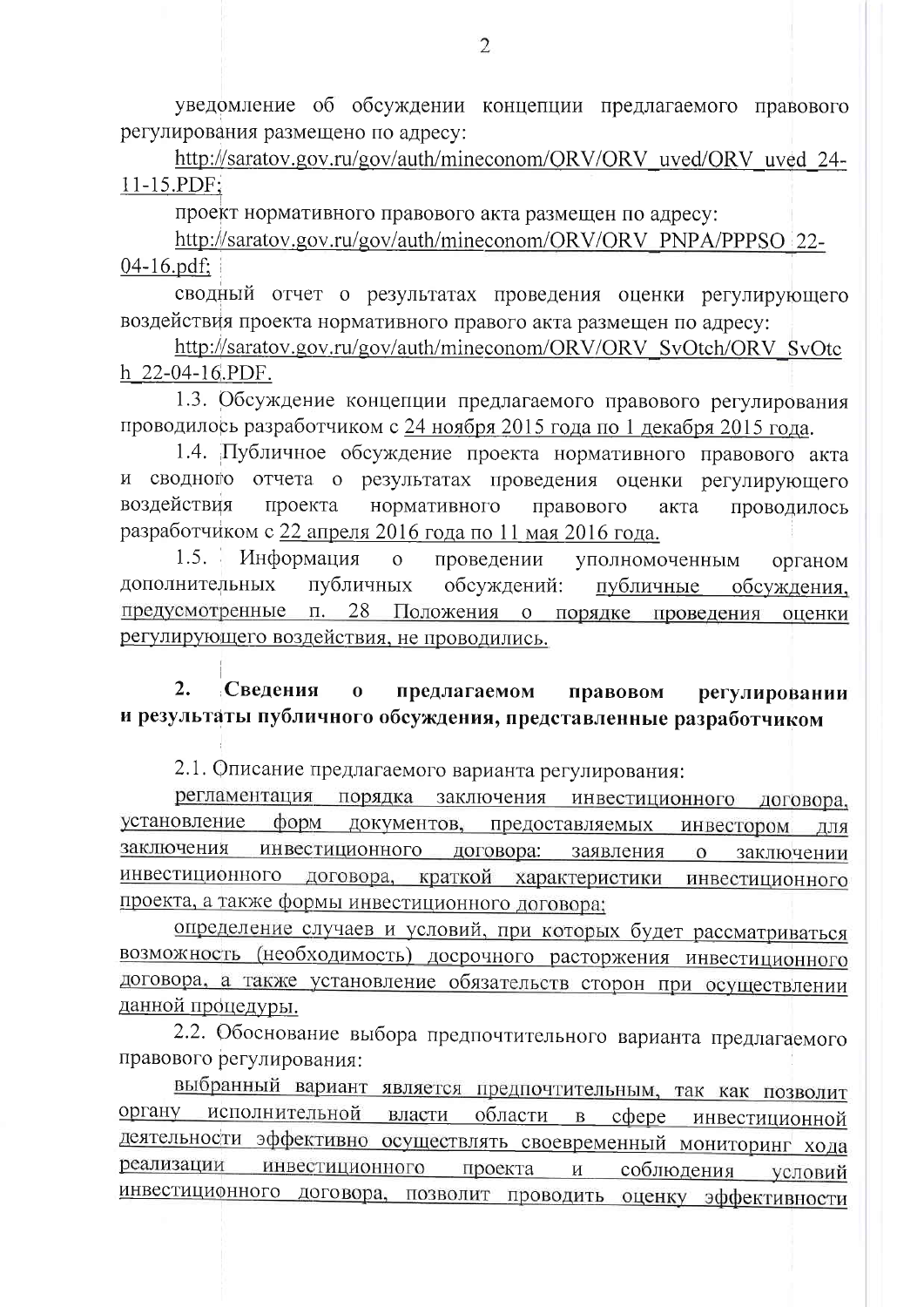предоставления налоговых льгот инвесторам, реализующим инвестиционной проект на территории области.

2.3. Степень регулирующего воздействия проекта акта, указанная разработчиком: высокая.

2.4. Результаты публичного обсуждения:

разработчиком о проведении публичного обсуждения были извещены: министерство строительства и жилищно-коммунального хозяйства области, министерство промышленности и энергетики области, министерство сельского хозяйства области. Торгово-промышленная палата Саратовской области, Саратовское региональное отделение Общероссийской общественной организации малого и среднего предпринимательства «ОПОРА РОССИИ», Региональное объединение работодателей «Союз товаропроизводителей и работодателей Саратовской области», Саратовское региональное отделение Общероссийской общественной организации «Деловая Россия».

В ходе обсуждения концепции предлагаемого правового регулирования с 24 ноября 2015 года по 1 декабря 2015 года поступило 2 предложения от Торгово-промышленной палаты Саратовской области: одно из которых обоснованно отклонено, другое учтено при подготовке проекта акта.

В ходе публичного обсуждения с 22 апреля 2016 года по 11 мая 2016 года поступило в совокупности 9 предложений:

8 предложений от Торгово-промышленной палаты Саратовской области, 2 из которых по корректировке проекта акта были учтены разработчиком, 6 - обосновано отклонены;

предложение от министерства сельского хозяйства области по корректировке текста проекта акта было учтено разработчиком.

Результаты  $3.$ анализа проекта акта  $\mathbf{M}$ сводного отчета результатах  $\mathbf 0$ оценки регулирующего воздействия проекта нормативного правового акта, представленных разработчиком для подготовки заключения

 $3.1. \Pi$ o результатам рассмотрения представленных документов установлено, что при подготовке проекта акта процедуры, предусмотренные пунктами 8 - 22 Положения о порядке проведения оценки регулирующего воздействия, разработчиком соблюдены.

3.2. Выводы об отсутствии/наличии в проекте акта положений, которые:

3.2.1. вводят избыточные обязанности, запреты и ограничения для субъектов предпринимательской, инвестиционной деятельности или способствуют их введению: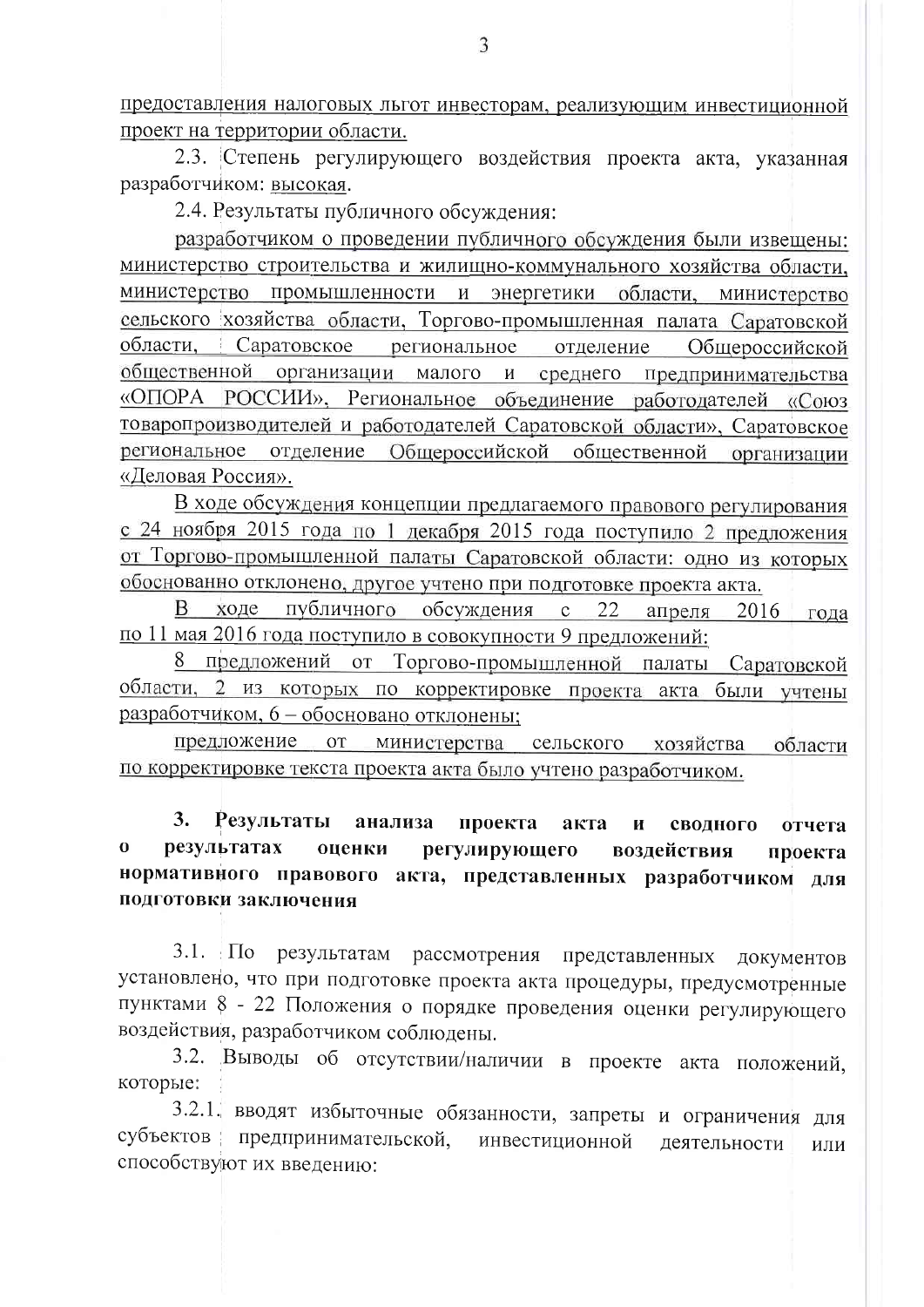избыточные положения, вводящие обязанности, запреты и ограничения, отсутствуют;

проект акта предусматривает обоснованные положения, устанавливающие ранее не предусмотренные законодательством обязанности для субъектов инвестиционной деятельности:

выполнение инвестором основных показателей реализации инвестиционного проекта, предусмотренных в паспорте инвестиционного проекта;

предоставление инвестором информации о ходе реализации инвестиционного проекта в орган исполнительной власти области, уполномоченный на заключение инвестиционных договоров, а также в орган исполнительной власти области, осуществляющий согласование проекта инвестиционного договора в соответствии с отраслевой принадлежностью вида экономической деятельности;

возмещение инвестором суммы неуплаченных налогов и сборов в результате применения налоговых льгот, в случае расторжения инвестиционного договора;

3.2.2. приводят к возникновению необоснованных расходов субъектов предпринимательской, инвестиционной деятельности:

положения, приводящие к возникновению необоснованных расходов, отсутствуют;

 $3.2.3.$ приводят  ${\bf K}$ возникновению необоснованных расходов консолидированного бюджета области:

положения, приводящие к возникновению необоснованных расходов консолидированного бюджета области, отсутствуют;

3.2.4. способствуют необоснованному ограничению конкуренции:

положения, приводящие к необоснованному ограничению конкуренции, отсутствуют.

3.3. Предложения уполномоченного органа, направленные на улучшение качества проекта акта: предложений не имеется.

3.4. Комментарии уполномоченного органа по содержанию сводного отчета о результатах проведения оценки регулирующего воздействия проекта нормативного правого акта: отсутствуют.

## 4. Выводы уполномоченного органа по проведению оценки регулирующего воздействия

Вывод о соблюдении разработчиком  $4.1.$ порядка проведения процедуры оценки регулирующего воздействия:

порядок проведения оценки регулирующего воздействия разработчиком соблюден в полном объеме.